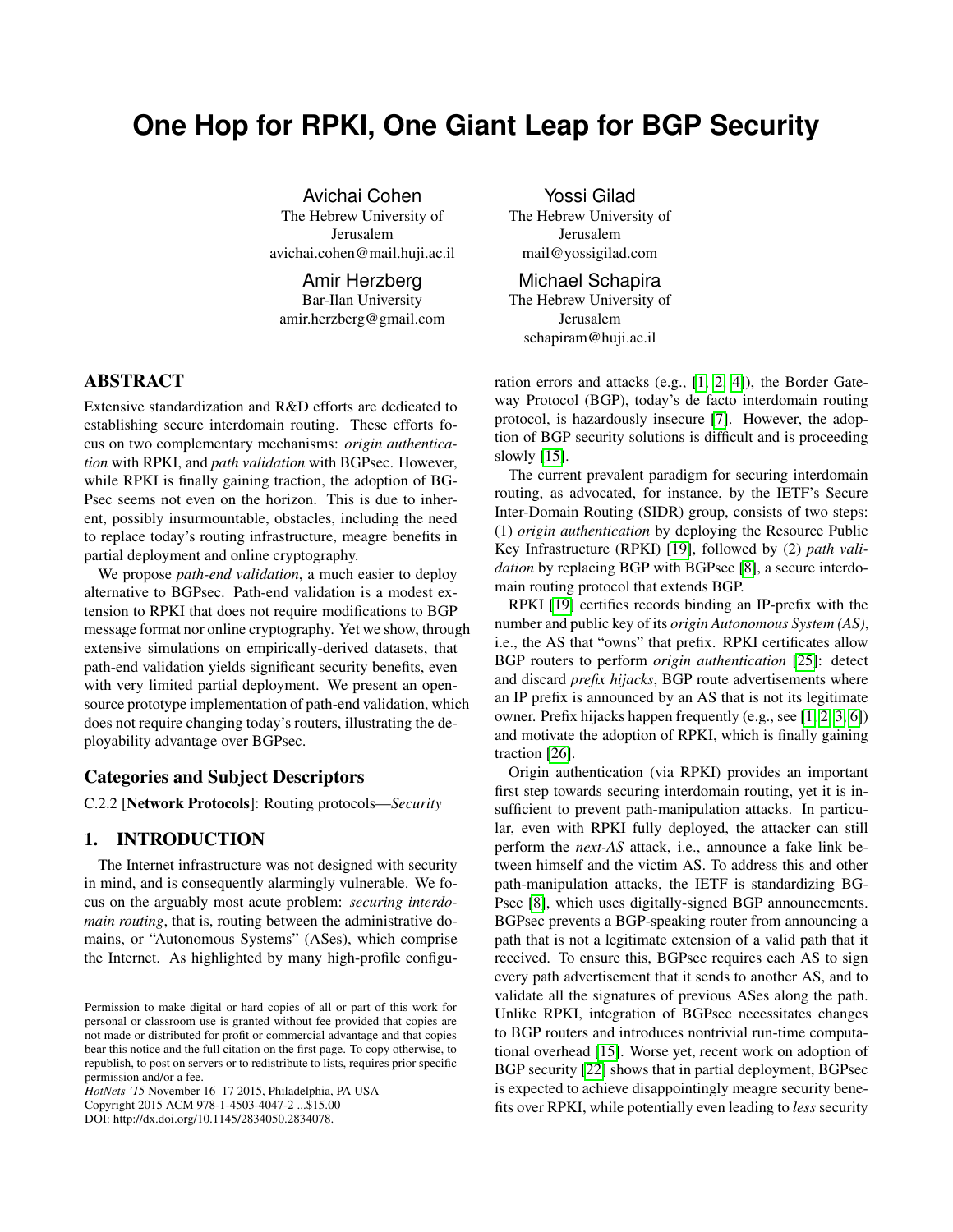and other undesirable phenomena (e.g., routing instabilities).

The above serious, arguably insurmountable, obstacles facing the adoption of BGPsec, beg the question: are there alternative security measures that are easier to deploy than fullfledged BGPsec, share the advantages of RPKI (no need to replace legacy routers, no online crypto, etc.), yet provide comparable security benefits?

We offer a positive answer by presenting *path-end validation*. Path-end validation has a much more modest goal than (full) path validation with BGPsec: it only attempts to ensure that the last hop along the advertised path is valid, i.e., that the origin AS for the given prefix, authenticated by RPKI, has approved reaching it via the previous AS along the path. What level of security can such a modest security check provide? Our simulations show that even with relatively few adopters, path-end validation suffices to achieve a level of security that is significantly better than RPKI's and, in fact, close to the security guarantees of BGPsec.

In retrospect, these surprisingly good news are easy to comprehend. An attacker cannot fool neighboring ASes regarding the business relationship between him and them, and so should intuitively advertise as short a path to the victim's prefix as it can get away with. However, the attacker is now at a big disadvantage: he cannot pretend to own the prefix or even claim to be directly connected to the victim AS without being detected. Consequently, the path to the victim announced by the attacker to his neighbors must be of length at least 2 (and this path length is increased as the path is further propagated in the Internet). This, combined with the fact that BGP paths are typically short (consistently about 4 hops-long on average [\[24\]](#page-6-12)), intuitively implies that the vast majority of ASes will not fall victim to the attack.

Importantly, path-end validation constitutes a radical departure from BGPsec's design philosophy, which focuses on achieving "rigorous AS path protection" [\[27\]](#page-6-13) and does not distinguish between paths that are partially validated and paths that are not validated at all. Our results rely on the insight that while partial validation of paths does not *always* benefit security, there is significant benefit in validation of *path suffixes*, which forces the attacker to announce longer paths. Moreover, the shortness of interdomain routes implies that even validating one-hop suffixes (that is, path-end validation) is enough, as discussed above.

Our design of path-end validation is much easier to realize than BGPsec as it does not require real-time cryptographic operations, nor replacing today's interdomain routing infrastructure. In fact, deploying our path-end validation scheme requires only minor extensions to the mechanisms already established for RPKI.

# Contributions

Path-end validation (Section [2\)](#page-1-0). We identify path-end validation as a target security objective that is both achievable without modifying the routing infrastructure and can significantly improve interdomain routing security even in partial deployment.

Evaluation of impact on BGP security (Section [3\)](#page-2-0). We perform extensive simulations to evaluate the security impact of adopting path-end validation, for different adoption rates. The results are encouraging: significant impact is obtained even with very limited partial deployment. We also identify the potential for regional adoption of routing security mechanisms, possibly government sponsored/driven. Specifically, we analyze the impact of adoption of path-end validation in specific geographical/national regions, and its potential to protect local communication within these regions.

Implementation (Section [4\)](#page-4-0). We present an open-source implementation. Our implementation involves grappling with operational issues such as BGP router configuration.

A discussion of related work and our conclusion appear in Sections [5](#page-5-0) and [6.](#page-5-1)

#### <span id="page-1-0"></span>2. PATH-END VALIDATION

To ensure a *deployable* improvement to BGP security, we identify two main goals:

Avoid changes to routers and online cryptography. One of the main concerns with BGPsec and similar proposals is that they require changes to routers. Furthermore, these proposals required validation of (multiple) signatures when processing BGP advertisements, as well as signing upon sending a BGP advertisement. Such requirements make deployment very challenging. We therefore aim to provide a mechanism that can enforce security policies only by configuring today's routers (using their existing capabilities and interfaces).

Provide significant security benefits in partial deployment. Deployment of a new mechanism for securing interdomain routing, involving tens of thousands of independently administered ASes, may take time, even if it does not introduce changes to today's infrastructure. We therefore aim to provide significant security benefits under the realistic partial adoption scenario. This should be contrasted with BG-Psec, which provides meagre benefits over RPKI under partial adoption [\[22\]](#page-6-11).

#### 2.1 Design

Path-end validation builds upon RPKI, i.e., an adopting AS must first authenticate ownership of its IP address block(s) through RPKI. For path-end validation, the AS uses its RPKIauthorized public key to sign the list of approved neighboring ASes through which it can be reached. These lists, received from different ASes, are stored in a database.

Any BGP router anywhere can thus use the information in the database to filter advertisements where the second-tolast AS does not appear in the list specified by the last AS on the advertised path ('path-end forgery'), as well as advertisements where the last AS is not the one specified in the relevant RPKI Route Origin Authorization (ROA). This prevents next-AS, prefix-hijacking and sub-prefix hijacking attacks against the adopting AS.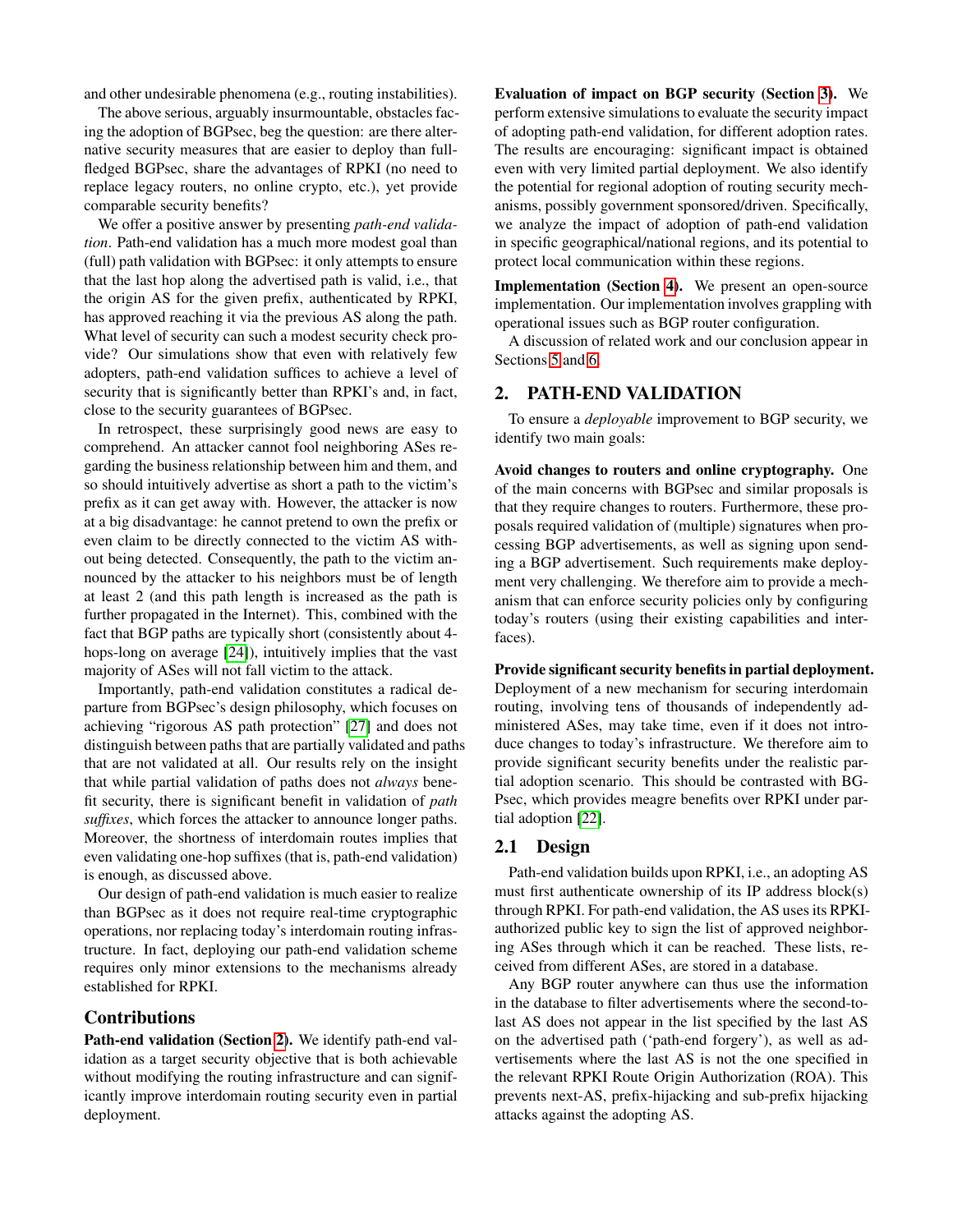Example. Consider the network in Figure [1.](#page-2-1) AS 1 is the "victim", i.e., the AS whose traffic the attacker, AS 2, attempts to hijack. Suppose that AS 1, and also ASes 20, 200, and 300, are adopters. Path-end validation guarantees that they will not fall victim to the following two attacks: (1) AS 2 announces the prefix 1.2.0.0/16 (prefix hijack) or a subprefix of 1.2.0.0/16 (subprefix hijack) and (2) AS 2 announces the bogus route  $2 - 1$  to the prefix 1.2.0.0/16 or its subprefix, i.e., pretends to be directly connected to AS 1 (a next-AS attack). Importantly, as we describe in the following subsection, path-end validation allows even "isolated" adopters (such as AS 20) to protect legacy ASes along the route (cf. to BGPsec).

Path-end validation does not protect against the "2-hop attack", in which AS 2 pretends to be directly connected to a (legacy) neighbor of AS 1 (say, announces the bogus route  $2 - 40 - 1$ ). However, such attacks turn out to be quite ineffective, since the path that the attacker can announce to the victim's prefix, must consist of at least two hops, and BGP paths are typically short (about 4-hops-long on average [\[24\]](#page-6-12)), i.e., most ASes will not fall victim to the attack. We validate this intuition via extensive simulations (Section [3\)](#page-2-0).

Retain BGP protocol and message format. Path-end validation, in contrast to BGPsec, does not use route advertisements to propagate security-related information. Instead, it extends RPKI's *offline* mechanism, which periodically syncs local caches at adopting ASes to global databases, and pushes the resulting whitelists to BGP routers (see details in [\[9\]](#page-6-14)). This has two advantages. First, deployment is easier as no changes are introduced to routers and no online cryptographic validation is required. Second, it allows validation of BGP advertisements even when there are intermediate legacy routers along the path. Specifically, path-end validation enables protecting *all* adopters (including AS 20 in Figure [1\)](#page-2-1) from nexthop attacks against other adopters (e.g., AS 1). Moreover, even an isolated adopter on the path, such as AS 20, can protect the non-adopters "behind" it by preventing malicious routes from being disseminated and, in particular, a malicious advertisement will not reach AS 30. We show in the following section, that this leads to significant security benefits even in partial deployment, greatly improving over those achievable by BGPsec [\[22\]](#page-6-11).

Privacy. To accommodate ISPs that are reluctant to disclose the identities of their neighbors (more specifically, customers) for fear of competitors, our design supports a "private mode", where an ISP deploys path-end filtering but does not register its neighbors in the database. This protects privacyconcerned ISPs from falling victim to next-AS attacks against others, without compromising privacy (and increases protection for the other ASes).

We point out, however, that: (1) Over 85% of ASes are not ISPs and have no business interest in keeping the identities of neighbors secret (see, e.g., PeeringDB [\[28\]](#page-6-15)). In particular, a large fraction of Internet traffic is originated at and destined

<span id="page-2-1"></span>

Figure 1: Partial deployment example.

for ASes with no customers like Google, Netflix, etc. (We present in Section [3](#page-2-0) the security benefits of path-end validation for large content providers.) (2) Even if an ISP does not reveal the identity of a customer, that customer can choose to reveal its connection to this ISP so as to protect itself.

## <span id="page-2-0"></span>3. IMPLICATIONS FOR BGP SECURITY

We evaluate the level of security provided by path-end validation in *partial* deployment and compare it to RPKI and BGPsec. Our simulation results, presented below, show that even under very partial deployment, path-end validation provides tangible security benefits that come close to those of BGPsec in full deployment (before legacy BGP is deprecated).

Simulation framework. We evaluate different attack strategies. We quantify the attacker's success by the fraction of ASes he is able to attract, as in [\[12,](#page-6-16) [22\]](#page-6-11). Our simulations apply the BGP route-computation framework presented in [\[12,](#page-6-16) [13,](#page-6-17) [16\]](#page-6-18) to the empirically-derived CAIDA AS-level graph [\[5\]](#page-6-19) from December 2014 (links are annotated with inferred bilateral business relationships and contain previously hidden peering links within IXPs [\[14\]](#page-6-20)). We averaged our measurements over 10<sup>6</sup> combinations of attacker-victim ASes, where the attacker and victim pairs were selected uniformly at random.

#### 3.1 Results: Protecting Against Attacks

Consider the graphs in Figure [2.](#page-3-0) The x-axis describes 11 deployment scenarios corresponding to adoption of path-end validation by the set of  $0, 10, \ldots, 100$  largest ISPs. The yaxis is the average fraction of ASes on the Internet whose traffic the attacker is able to attract to his network if the victim registers a path-end record. We consider three possible strategies for the attacker: (1) prefix hijacking, (2) next-AS attack, and (3) the 2-hop attack. Path-end validation implies that adopters can detect and ignore the first two attacks, while the third attack goes unnoticed by the defense. The graphs also present three reference lines: the level of security of RPKI in full deployment when the attacker launches the next-AS attack (which cannot be detected by RPKI), the level of security when the attacker launches the next-AS attack under partial deployment of BGPsec (and full deployment of RPKI), and the level of security of BGPsec in full de-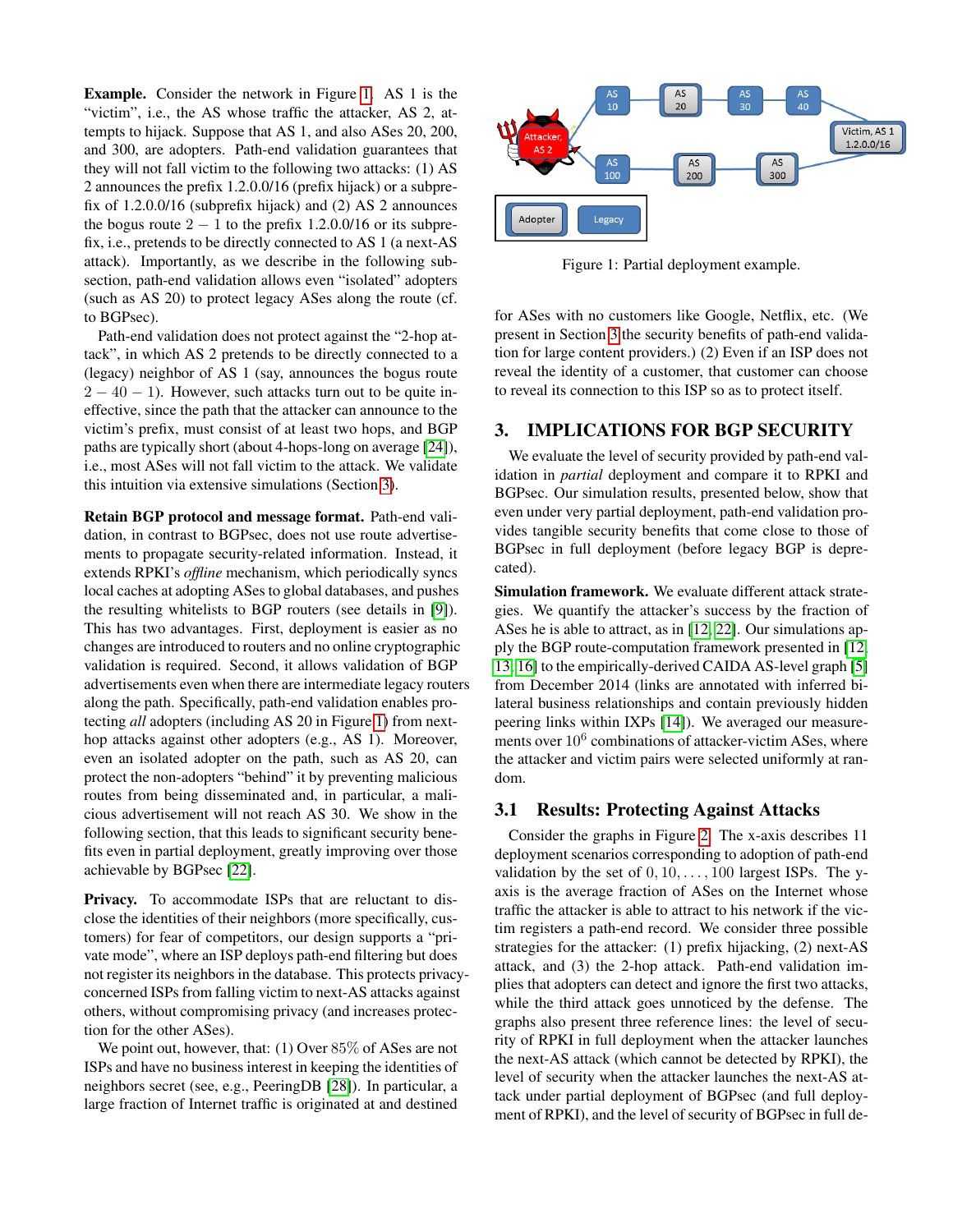<span id="page-3-0"></span>

Figure 2: Attacker success rate for different strategies as function of path-end filters deployment.

<span id="page-3-1"></span>

Figure 3: High profile past incidents: attacker's success rate as function of the number of adopters.

ployment so long as legacy BGP is not deprecated, as studied in [\[22\]](#page-6-11) (our simulations also confirmed the results in [\[22\]](#page-6-11)).

As shown in Figure [2a,](#page-3-0) path-end validation is remarkably effective at thwarting prefix hijacks and next-AS attacks, in contrast with the meagre improvement achieved by BGPsec under the same partial deployment scenario (line 5 in the figure). Even with only 20 adopters, the attacker is better off resorting to the 2-hop attack, resulting in success rate of 15%—a big improvement over RPKI in full deployment  $(28\%$  success rate) and not far from BGPsec  $(9\%)$ . With 100 adopters, the success rates of prefix hijacks and next-AS attacks go down to 5% (from 50% and about 30%, respectively).

Figure [2b](#page-3-0) describes the protection that path-end validation provides to large content providers (Google, Amazon, Net-flix, etc; list taken from [\[22\]](#page-6-11)), as these generate a significant fraction of traffic on the Internet. Our results here show that path-end validation provides significant security benefits, reducing the attacker's success rate with his best strategy (2-hop attack) to  $7\%$  with only 20 adopters, a significant improvement over RPKI, even when RPKI is ubiquitously deployed.

#### 3.2 Revisiting High-Profile Past Incidents

We revisit four recent high-profile prefix-hijack incidents to illustrate the security benefits of path-end validation: (1) Syria-Telecom hijacks YouTube [\[6\]](#page-6-9) on December 9th, 2014 (2) Indosat hijacks over 400,000 prefixes on April 3rd, 2014 [\[1\]](#page-6-0); (3) Turk-Telecom hijacks DNS resolvers in Google, OpenDNS

and Level3 on March 29, 2014 [\[3\]](#page-6-8); and (4) Opin Kerfi's (an ISP in Iceland) repeated prefix-hijacks [\[2\]](#page-6-1) in December 2013. All these incidents involved prefix hijacking. Some of these incidents are attributed to benign configuration errors while others are suspected attacks.

Clearly no simulation framework is rich enough to capture all intricacies of interdomain routing (e.g., ASes' actual routing policies). Our aim is therefore not to predict the BGP outcome, but to get a high-level idea of path-end validation's potential influence in these concrete scenarios. We computed, for every attacker-victim pair, the attacker's success rate with  $X$  adopters from the largest ISPs, where  $X = 0, 5, 10, \ldots, 100$ , and for 3 attack strategies: (1) prefix hijacking, (2) the next-AS attack, and (3) the 2-hop attack.

Figure [3a](#page-3-1) describes the attacker's success rate for prefixhijack attacks. Observe that path-end validation has a noticeable effect with only 15 adopters, whereas with 80 adopters the attacker's success rate drops significantly. Our results for next-AS attack exhibit the same trends. Hence, even with a modest number of adopters, the attacker's best strategy is to launch the 2-hop attack and avoid detection by the path-end validation mechanism.

Figure [3b](#page-3-1) plots the attacker's success rate in each deployment scenario ( $X = 0, 5, \ldots, 100$  adopters) for his *best* attack strategy among the three (prefix hijacking, next-AS, 2 hop). Consider, for example, the Opin Kerfi versus Century Tel scenario. Before any AS adopts path-end validation, the attacker's best strategy is prefix hijacking, resulting in a success rate of almost 50%, i.e., attracting almost half of the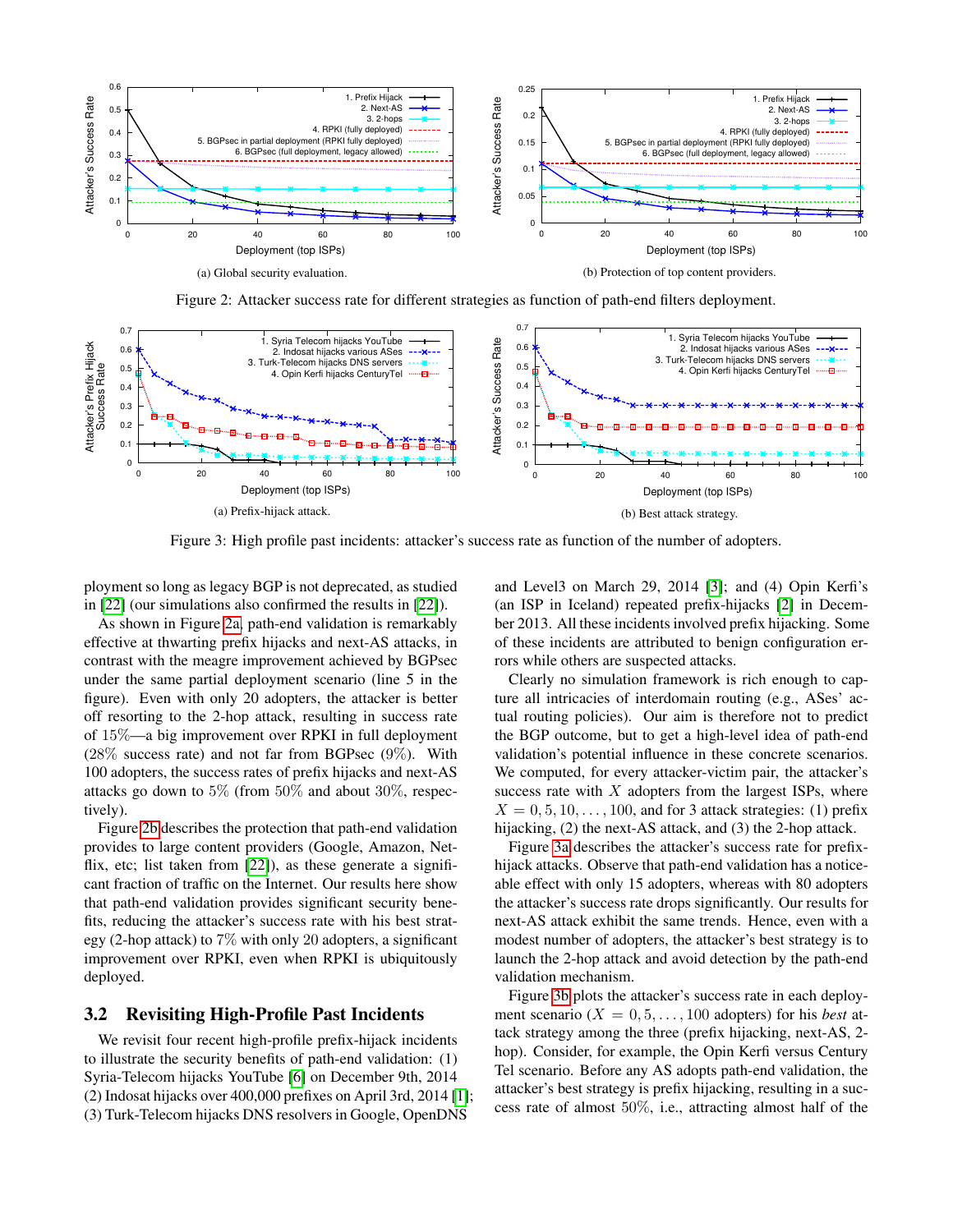<span id="page-4-1"></span>



<span id="page-4-2"></span>

Figure 5: Protection for European ASes by local adopters

Internet. As more and more large ISPs adopt the path-end validation defense, the success of prefix-hijacking is significantly decreased. Indeed, even with 15 adopters, the attacker is better off switching to the 2-hop attack, and so the attacker's success rate remains fixed at about 20% henceforth.

#### 3.3 Geography-Based Deployment

One possible strategy for boosting initial deployment of path-end validation is for governments to incentivize large ISPs in their countries to adopt (i.e., install the corresponding filtering rules in their routers, as explained in Section [4\)](#page-4-0). We investigate whether such *local* adoption can protect *l*ocal communication, i.e., protect the ASes in that geographical region. This is important, for instance, since many end-users retrieve content from servers in their geographic region due to the popularity of content delivery networks.

We used the Regional Internet Registries (RIRs) division of the world into five geographic regions and considered adoption only by ISPs in a particular region. We then measured how many benign ASes *in the region* are fooled to take a malicious route to a victim *in the region* advertised by attackers (internal and external to the region).

Figure [4](#page-4-1) shows the fraction of North-American ASes that an attacker can attract when trying to capture traffic to a North-American AS. We find that even with only 10 adopters, path-end validation protects the communication between two ASes in North America, even if the attacker is co-located in North America (Figure [4a\)](#page-4-1), reducing the attacker's success rate to just above 15%. The corresponding results for Europe, presented in Figure [5,](#page-4-2) show that the top 60 European

ISPs need to adopt the protocol to achieve a similar effect. While not as good as in the North-American case, these results still provide significant motivation for adoption, considering recent attacks on ASes from Iceland and Belarus [\[2\]](#page-6-1), and the emphasis on routing security of the European Union.

# <span id="page-4-0"></span>4. PROTOTYPE

We present a prototype implementation, which complements RPKI and allows to deploy path-end validation with today's routing infrastructure. We envision this prototype as a first step, providing an immediate defense against routing attacks, until the path-end validation mechanism is integrated with RPKI. We design our prototype to be compatible with RPKI in order to simplify future migration. To allow the community to deploy and experiment with path-end validation, our implementation is open-source and available at <https://github.com/routingsec/pathend>.

#### 4.1 Implementation Details

Our implementation defines the path-end record data structure, where an origin AS holding an RPKI certificate specifies a list of approved neighboring ASes. We use the following ASN.1 syntax to describe the record format:

```
PathEndRecord ::= SEQUENCE {
        timestamp Time,
        origin ASID,
        adjList SEQUENCE (SIZE(1..MAX)) OF ASID}
```
Path-end records are stored in public repositories, similar to RPKI's Route Origin Authorization records (ROAs) [\[20\]](#page-6-21).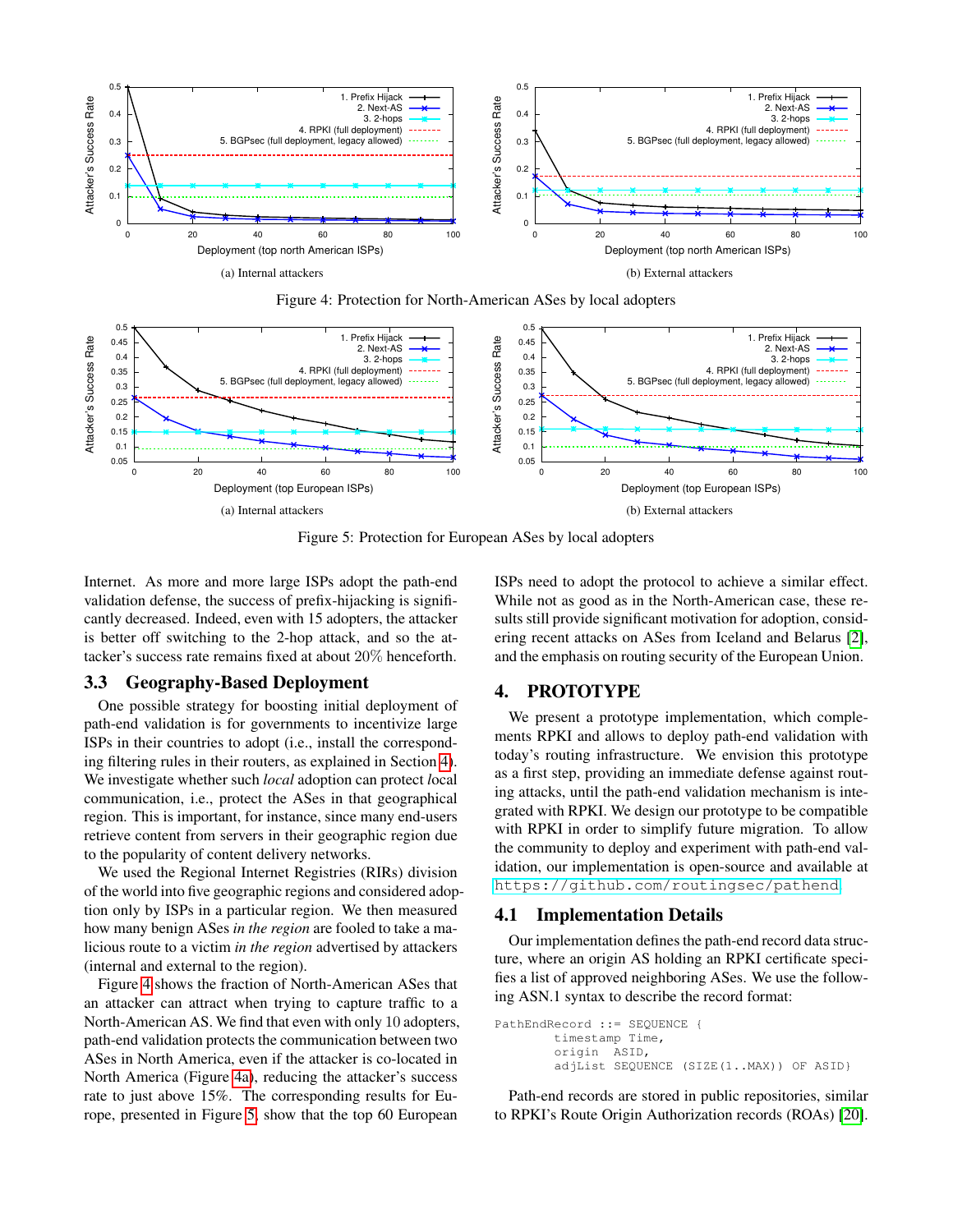When a repository receives an AS's path-end record to store along with a signature from the origin AS, it retrieves that AS's RPKI certificate and verifies the signature over its pathend record (we utilize RPKI's certificate revocation lists to remove records in case the signing key was revoked), as well as validates that the timestamp is not before an already existing entry for the same origin. An AS can update or delete its path-end records using a signed announcement sent to the repositories, similar to ROAs in RPKI.

Since BGP routers do not yet accept path-end records, we also implement an "agent application" that updates periodically from the repositories and configures BGP routers in the adopter's network with path-end-filtering policies. To avoid trusting the path-end record repository (until the trusted RPKI repositories support distribution of path-end records) the agent retrieves the corresponding record signatures, which pathend repositories store along with the records, and verifies the signature over each record. The agent also retrieves each update from a random repository, so as to ensure that a compromised repository cannot remove a record or provide an obsolete image of the database. The agent application supports an automated mode, where the network administrator provides the credentials needed to configure a BGP router, and the router's IP address, and the agent automatically deploys filtering rules according to the path-end records retrieved. The agent also supports a manual mode, where it only outputs the filtering policies to a router configuration file, which the administrator can later apply.

## 4.2 Deploying Path-End Filtering Rules

We next describe how the agent configures filtering rules for BGP advertisements on *today's* routers. For each AS the agent deploys only *one* filtering rule. This results in an order of magnitude *less* rules than origin authentication with RPKI, which involves a filtering rule per IP-prefix (there are roughly 50K ASes advertising over 500K IP-prefixes). We therefore believe that path-end validation can scale to support the entire set of ASes. To illustrate the filtering rules installed, we use the network topology in Figure [1](#page-2-1) and describe the routing policy for protecting AS1, whose adjacent ASes are 40, 300. Our description uses the Cisco IOS commandline interface. We verified that routers from other vendors (e.g., Juniper Networks) support the same functionality.

We first use AS1's path-end record to create the following access list (named as1), which blacklists routes containing (invalid) links to AS1 from non-adjacent ASes.

```
// disallow any AS but 40 or 300 to
  advertise a link to AS1
ip as-path access-list as1 deny ( ^(40|300)]1_
```
The agent creates another access list (named allow-all) to allow all other routes. This access list is global, i.e., created once rather than for every adopting AS.

```
ip as-path access-list allow-all permit
```
Finally we apply these policies in order, i.e., first blocking invalid routes, then allowing all others.

```
route-map Path-End-Validation permit 1
   match ip as-path as1
   match ip as-path allow-all
```
# <span id="page-5-0"></span>5. RELATED WORK

The security vulnerabilities of today's interdomain routing system motivated many proposals for securing BGP routing. Due to length restrictions, we only discuss the main proposals for how to *prevent path manipulation attacks*. We refer the reader to the survey in [\[10\]](#page-6-22) for an extensive discussion, which includes important complementary directions such as *detection* of attacks (e.g., [\[17,](#page-6-23) [21,](#page-6-24) [31\]](#page-6-25))

Past research analyzed various important aspects of these proposals, including security guarantees [\[7,](#page-6-3) [16\]](#page-6-18) and adoptability [\[11,](#page-6-26) [12\]](#page-6-16). Several proposals focused on using cryptography to prevent route manipulation attacks, including S-BGP [\[18\]](#page-6-27), psBGP [\[29\]](#page-6-28), and BGPsec [\[23\]](#page-6-29). These proposals require changes to the BGP protocol, and extending routers to support online cryptographic computations, which are significant challenges to adoption. In contrast, path-end validation extends RPKI's offline approach, and can be deployed on top of the current Internet infrastructure, with only router configuration changes and offline, off-router cryptography.

Secure-origin BGP (soBGP [\[30\]](#page-6-30)) was another proposal for securing BGP using offline validation of inter-AS connections. It was proposed to the IETF as a general framework allowing for many possible realizations (from essentially RPKI to variants that require significant changes to routers and BGP message format), but was abandoned in favor of S-BGP and BGPsec, and its properties were not analyzed.

Path-end validation is carefully engineered to be easily deployable and to provide significant security benefits in partial deployment with low overhead. We consider path-end validation as a specific embodiment of soBGP designed to realize these objectives. Our simulation results establish that path-end validation indeed provides an attractive "return on investment" in partial adoption.

# <span id="page-5-1"></span>6. CONCLUSION

We presented the path-end validation mechanism for improving interdomain routing security while avoiding the hurdles en route to deployment of BGPsec. Our security evaluation shows that path-end validation provides a surprisingly high level of interdomain routing security even with a modest number of adopters, and an open-source implementation shows the feasibility of its deployment on top of today's routing infrastructure. We hence believe that path-end validation provides a tangible path to significant improvements in interdomain routing security in the (seemingly very long) interim period before BGPsec is fully deployed. Our findings motivate the standardization of path-end validation and its integration into RPKI. We propose that governments and industry groups concentrate regulatory efforts and/or financial incentives on convincing large ISPs in their countries to adopt path-end validation (on top of RPKI).